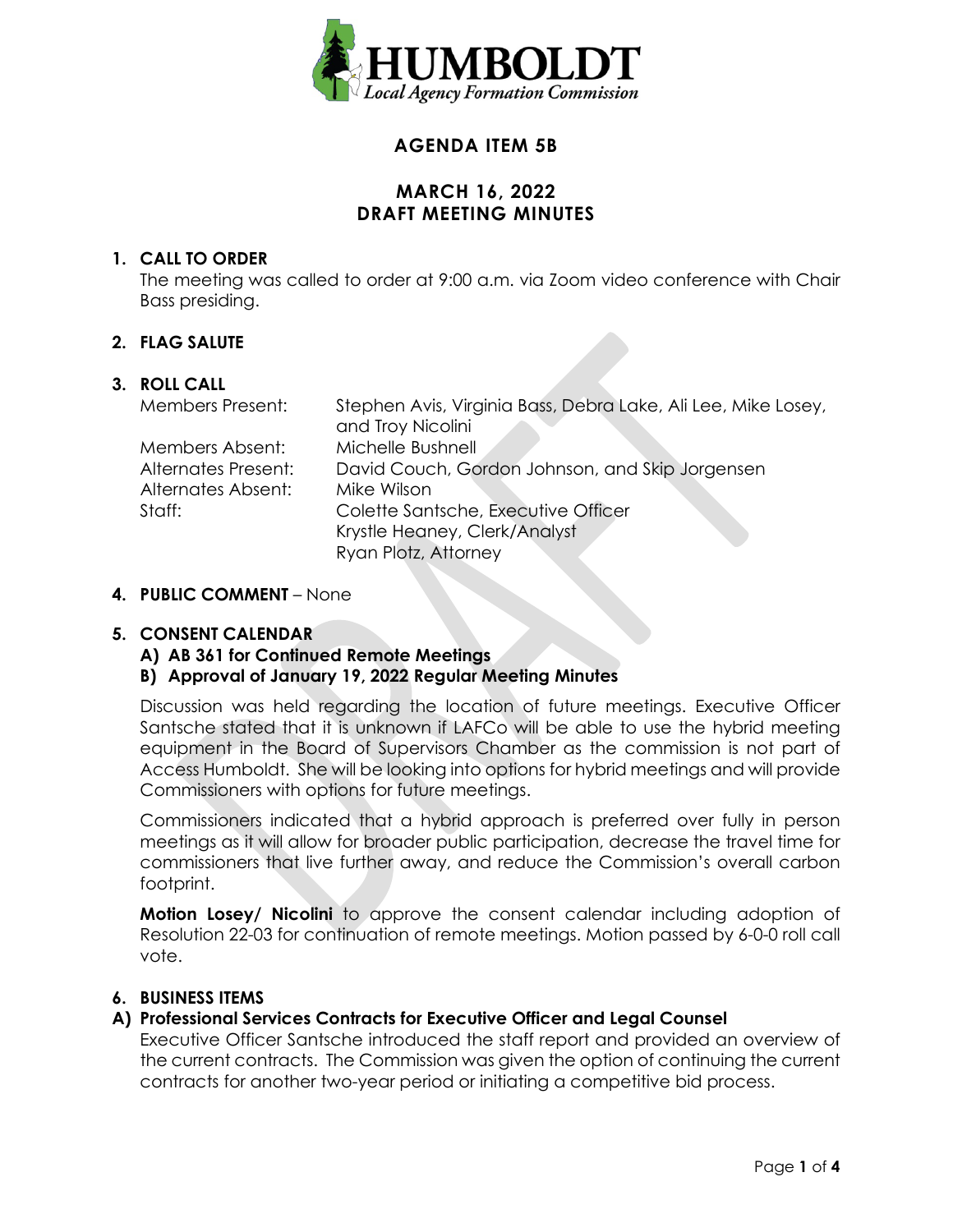Commissioners indicated they are satisfied with the current contracts for staffing and legal services and choose to continue the contracts through FY 2023/24.

### **7. PUBLIC HEARING ITEMS**

### **A) Municipal Service Review and Sphere of Influence Update for the Riverside Community Services District**

Chair Bass opened the public hearing and requested a report from staff. Clerk Heaney introduced the staff report and provided an overview of the Riverside CSD MSR, which included a review of currently available information on District water services and finances. LAFCo staff is continuing efforts to contact District staff and board members to gain additional information to complete the MSR.

The discussion was opened for Commissioner comment. Commissioners requested additional information on potable versus non-potable water supplies, backflow and cross contamination issues, area hazards such as sea level rise, flooding, and earthquakes, the Salt River Restoration Project, and fire flows. The Commission also inquired about the potential for the District to connect with Del Oro Water Company, the water provider for the City of Ferndale.

The Commission also discussed the District's disadvantaged status and their likely need for additional help and expertise on water systems and funding. It was recommended that the Commission conduct outreach efforts and provide support to the District where feasible.

**Motion Lake/ Lee** to continue the public hearing to the May 18, 2022 regular meeting. Motion passed by 6-0-0 roll call vote.

### **B) Proposed Budget and Work Plan for Fiscal Year 2022-23**

Chair Bass opened the public hearing and requested a report from staff. Executive Officer Santsche introduced the staff report and provided an overview of the draft budget. She reviewed the recommended increases to cover the rising costs of insurance and MSR preparations. The budget as proposed would increase member contributions by 3%. Executive Officer Santsche also reviewed the proposed work plan for FY 2022-23 which includes preparation of seven MSR/SOI updates. Commissioners indicated they were satisfied with the proposed budget and apricated that the proposed increase was minimal.

**Motion Avis/ Losey** to adopt Resolution No. 22-04 approving the proposed budget for FY 2022-23, direct staff to distribute the proposed budget to cities, special districts, and the county, and schedule the final budget for a public hearing on May 18, 2022. Motion passed by 6-0-0 roll call vote.

## **8. INFORMATIONAL AND CONTINUING ITEMS**

## **A) Status of Expiring Commissioner Terms**

Executive Officer Santsche introduced the staff report and provided an overview of expiring terms. LAFCo staff has requested that the City Selection Committee convene to appoint new City members however it is unlikely this will occur before July. A call for nominations was sent out to all independent special districts and several nominations have been received. Staff will be putting together an official ballot and mailing it out to Districts by April 15. A news release was issued to several news outlets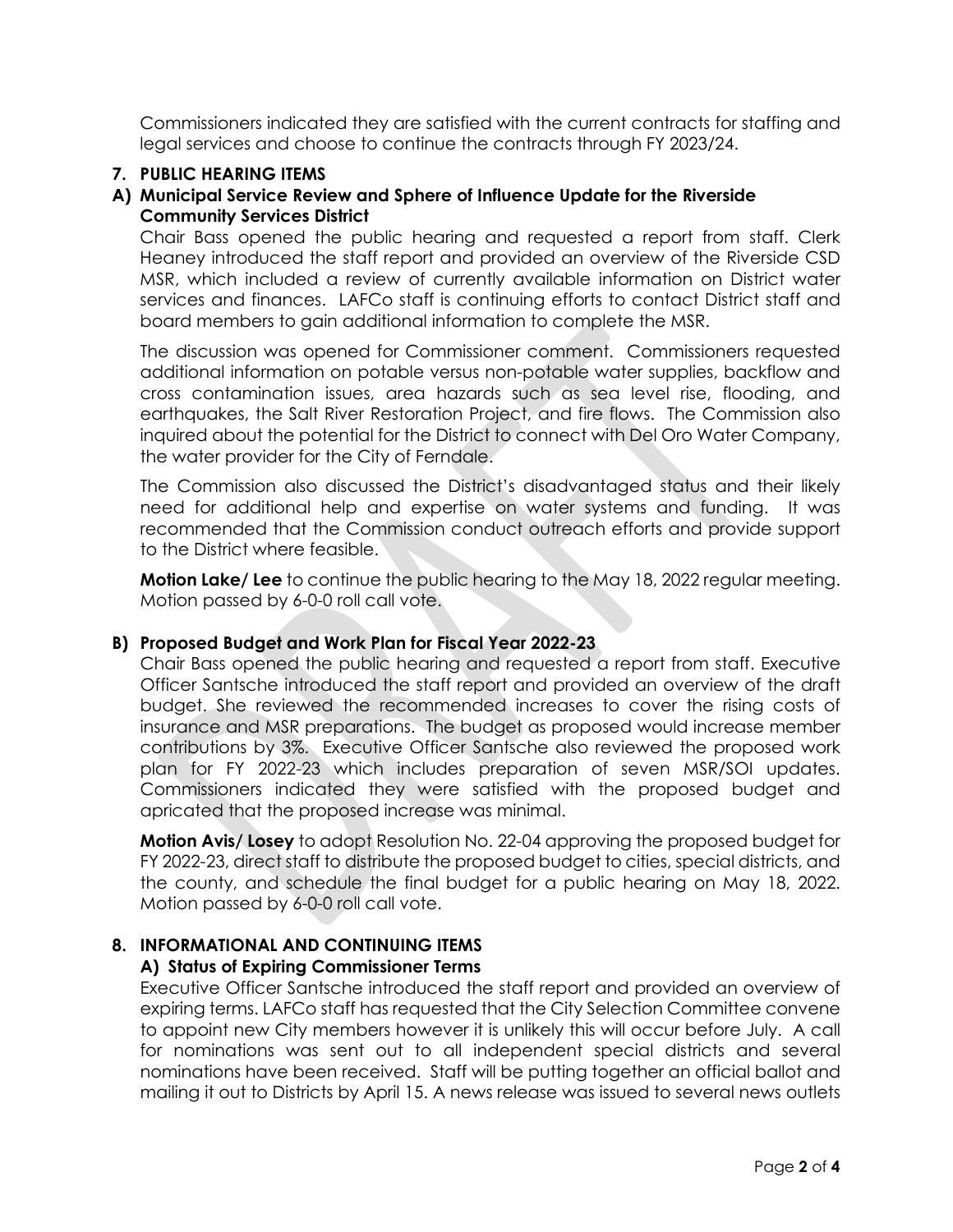in the region and posted to the Humboldt LAFCo website regarding the open alternate public member seat.

Executive Office Santsche requested that the Commission appoint members to a Public Member Selection Committee in order to review applications, conduct interviews, and provide a recommendation to the Commission for appointment of an alternate public member. Commissioners Bass, Lake, and Losey were appointed to the committee.

### **B) Status of MSR Preparations**

Clerk Heaney introduced the staff report for MSR preparations. Staff is currently working on preparation of the Riverside CSD MSR as discussed under agenda item 7A, and the South County Regional Water and Wastewater MSR.

Commissioners inquired about the agencies that are included in the South County MSR and discussed the potential for conducting site visits to some of the agencies. A previous site visit was made to Garberville Sanitation District that was informative and helped with understanding of water and wastewater processes.

### **C) Status of Current and Future Proposals**

Executive Officer Santsche presented the staff report for Current and Future Proposals. There are currenlty no active proposals on file with LAFCo. Staff recently met with Humbodlt CSD to discuss the application process for the North McKay Ranch Annexation and will continue to work with them on the annexation process.

Executive Officer Santsche is continuing to work on fire services coordination. She recently met with the Arcata FPD Board to discuss potential annexation of Fickle Hill Road/ Upper Jacoby Creek area. Executive Officer Santsche and Commissioner Lake also attended a meeting with Salmon Creek VFD. There was good attendance at the meeting and which included a presentation about fire protection district formation. Furthermore, Garberville FPD is making good progress with their annexation planning efforts which will likely come before the Commission later this year.

## **9. EXECUTIVE OFFICER'S REPORT**

- **A) CALAFCO Strategic Plan 2021 Overview**
- **B) CALAFCO Quarterly (February 2022)**
- **C) CALAFCO Board Meeting (January 21, 2022)**
- **D) CALAFCO Daily Legislative Report (January 2022)**
- **E) CALAFCO Request to Support SB 938**
- **F) Form 700 Reminder (due April 1st)**

Executive Officer Santsche introduced the attachments included as part of the Executive Officers Report and invited Commissioner Lake to provide any additional comments. CALAFCO has hired a new Executive Officer, Renee LaRoche, who will be supported by outgoing Executive Officer Pamala Miller for one to two months. Commissioners also requested staff to send get well card to Ms. Miller on behalf of the Commission.